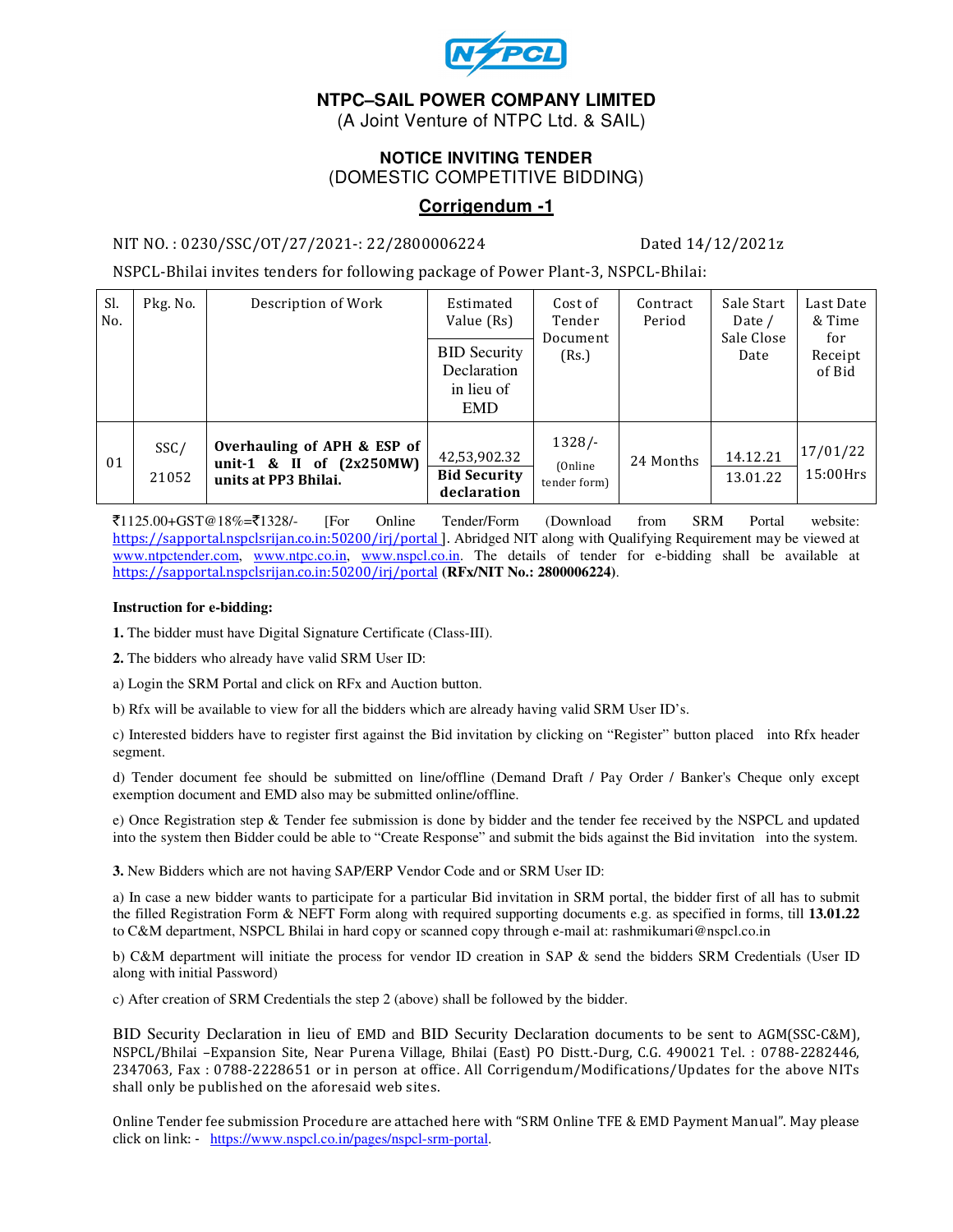# **QUALIFYING REQUIREMENT**

#### **1.0 Technical Criteria:**

- 1.1 The bidder should have executed the work of overhauling of APH (Air Pre-Heater) & ESP (Electrostatic Precipitator) of a thermal power unit of 200MW or above capacity through a single order or separate orders.
- 1.2 The bidder should have successfully completed the similar work(s) within preceding 7 (Seven) years reckoned as on the date of technical bid opening, in either of the following manner:
	- a) Single Order having a value not less than Rs. 22.31 lakh.

or

b) Two orders having a value not less than Rs 13.94 lakh each.

or

c) Three Orders having a value not less than Rs. 11.15 lakh each.

#### **2.0 Financial Criteria:**

♦ The average annual turnover of the Bidder in the preceding three (3) financial years as on the date of technical bid opening should not be less than Rs 27.89 Lakhs (Indian Rupees Twenty-Seven Lakh and Eighty-Nine Thousand Only Inclusive of Taxes and Duties).

#### Note:

- ♦ Similar work means "Overhauling of Air Pre-heater and/or ESP of a Thermal Power Unit of 200MW or above capacity".
- ♦ Values as per Clause 1.2 shall be considered as inclusive of Taxes and Duties.
- ♦ A work completed in the preceding seven (7) years reckoned as on the date of technical bid opening, even if it has been started earlier, will also be considered for meeting the requirement against Clause 1.2 above.
- ♦ In case where audited results for the last financial year as on the date of Technical Bid Opening are not available, the financial results certified by a practicing Chartered Accountant shall be considered acceptable. In case, Bidder is not able to submit the Certificate from a practicing Chartered Accountant certifying its financial parameters, the audited results of three consecutive financial years preceding the last financial year shall be considered for evaluating the financial parameters. Further, a Certificate would be required from the CEO/CFO as per the format enclosed in the bidding documents stating that the financial results of the Company are under audit as on the date of Technical bid opening and the Certificate from the practising Chartered Accountant certifying the financial parameters is not available.
- ♦ Other income shall not be considered for arriving at annual turnover.